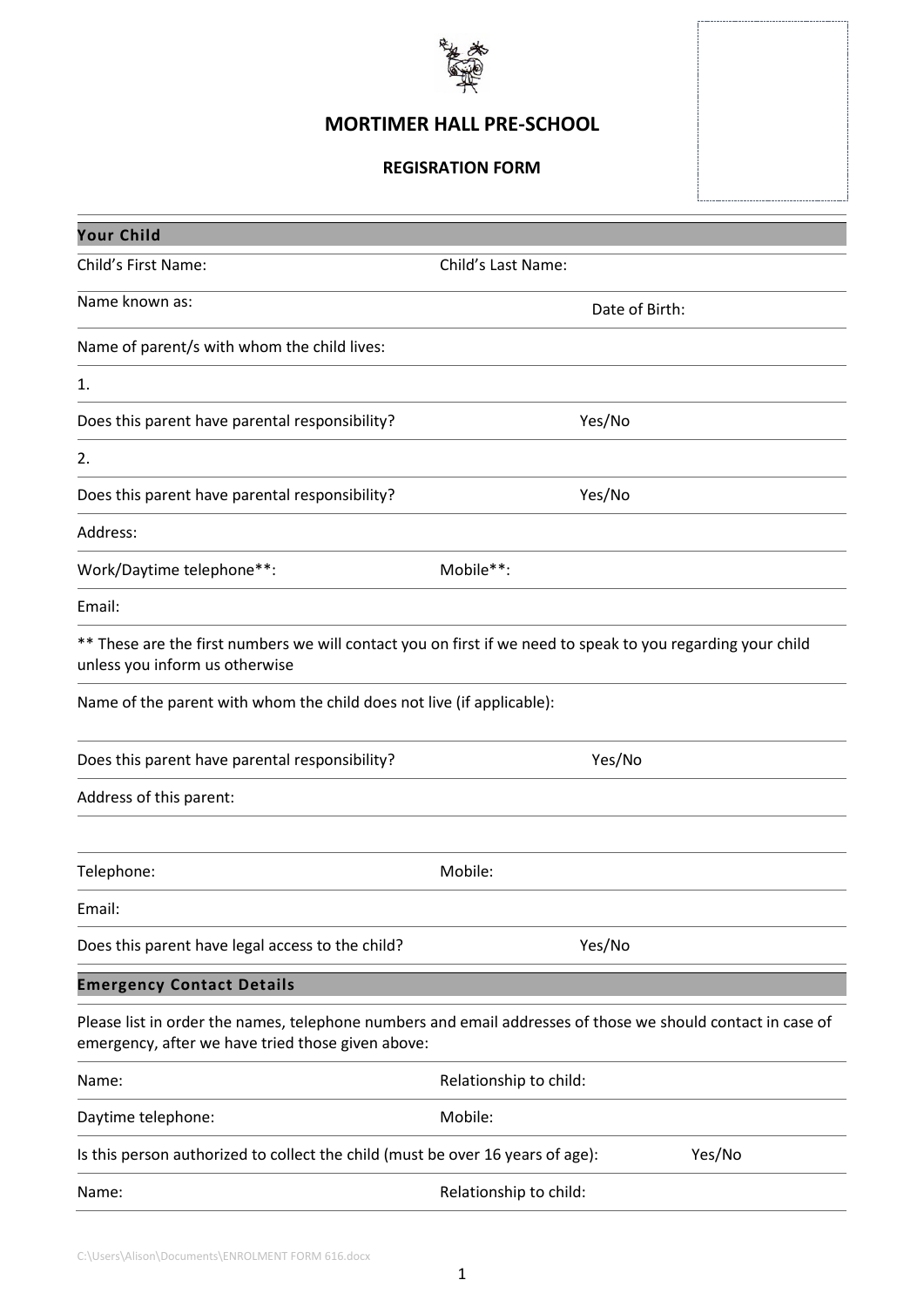# Telephone: **Personal details of child** Does your child have any special dietary needs or preferences? e.g. vegetarian Yes/No. p If yes, please give details. Does your child have any medical conditions or allergies (including food allergies)? Yes/No If yes, please give details. How would you describe your child's ethnicity or cultural background? What is the main religion in your family? that you would like to see acknowledged and celebrated while he/she is in our setting? Yes/No If yes, please give details. What language(s) is/are spoken at home? English-speaking environment? Yes/No (delete) settling in. Does your child have any special needs or disability? Yes/No If yes, please give details.

**Name of child's doctor**

Name:

Address of surgery:

Are there any festivals or special occasions celebrated in your culture that your child will be taking part in and

If English is not the main language spoken at home, will this be your child's first experience of being in an

If yes, give details below and discuss and agree with the key person how you will support the child when

What special support will he/she require in our setting?

Daytime telephone: Mobile:

Is this person authorized to collect the child (must be over 16 years of age): Yes/No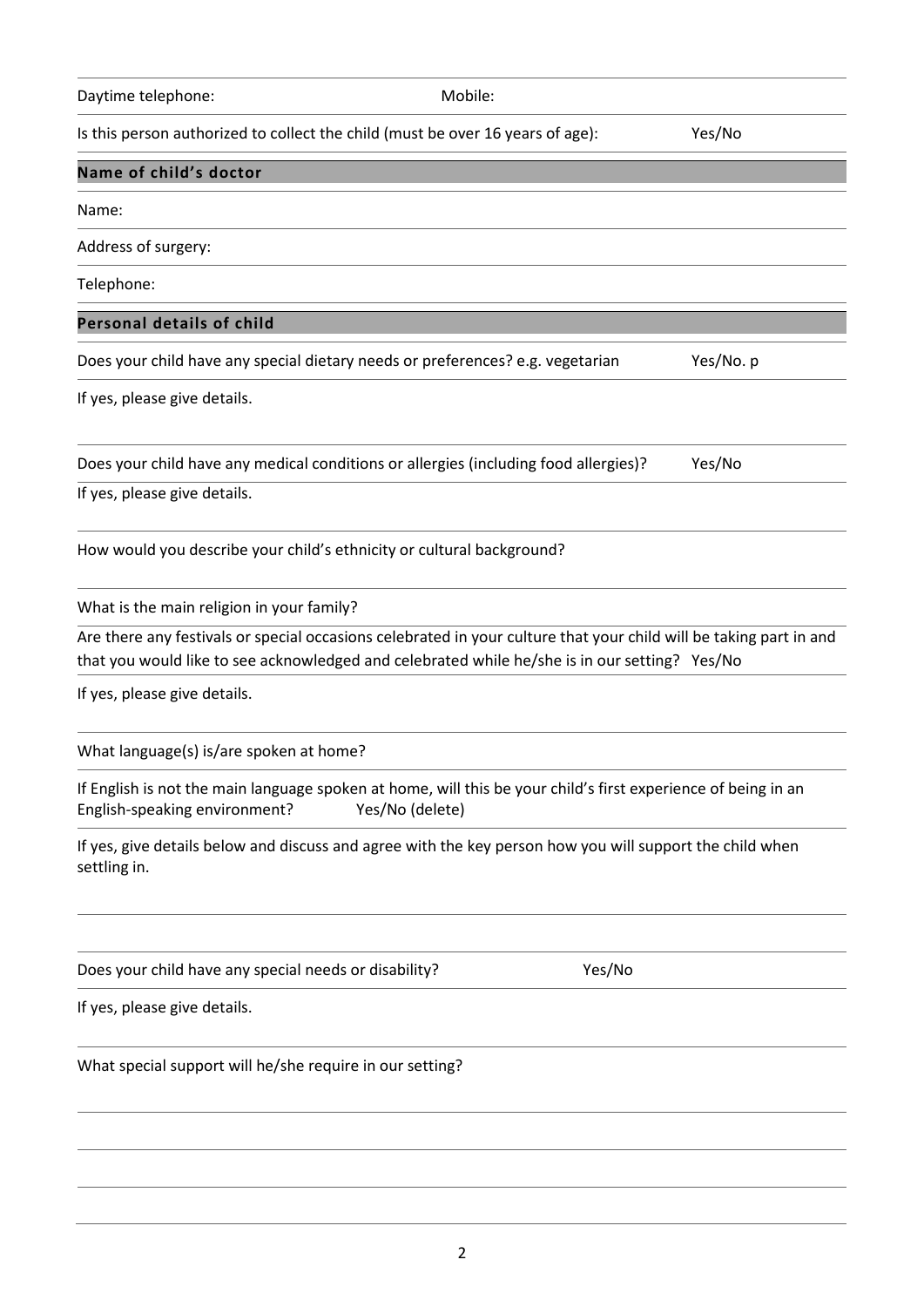What other information is it important for us to know about your child? For example, what they like or what fears they may have / any special words they use or what comforter they may need and when. Please give details.

| Names of professionals (if any) involved with the child |                                                                             |           |        |  |  |  |  |
|---------------------------------------------------------|-----------------------------------------------------------------------------|-----------|--------|--|--|--|--|
| Name 1:                                                 | Role:                                                                       |           |        |  |  |  |  |
|                                                         |                                                                             |           |        |  |  |  |  |
| Agency:                                                 | Telephone:                                                                  |           |        |  |  |  |  |
| Name 2:                                                 | Role:                                                                       |           |        |  |  |  |  |
| Agency:                                                 | Telephone:                                                                  |           |        |  |  |  |  |
| Name 3:                                                 | Role:                                                                       |           |        |  |  |  |  |
| Agency:                                                 | Telephone:                                                                  |           |        |  |  |  |  |
| Do you have a health visitor?                           |                                                                             |           | Yes/No |  |  |  |  |
| If yes, name:                                           |                                                                             | Based at: |        |  |  |  |  |
| Telephone:                                              |                                                                             |           |        |  |  |  |  |
|                                                         | What is the reason for the involvement of social services with your family? |           |        |  |  |  |  |
|                                                         |                                                                             |           |        |  |  |  |  |

NB If the child is on the child protection register, make a note here, but do not include details. Ensure these are obtained from the social worker named above and keep these securely in the child's file.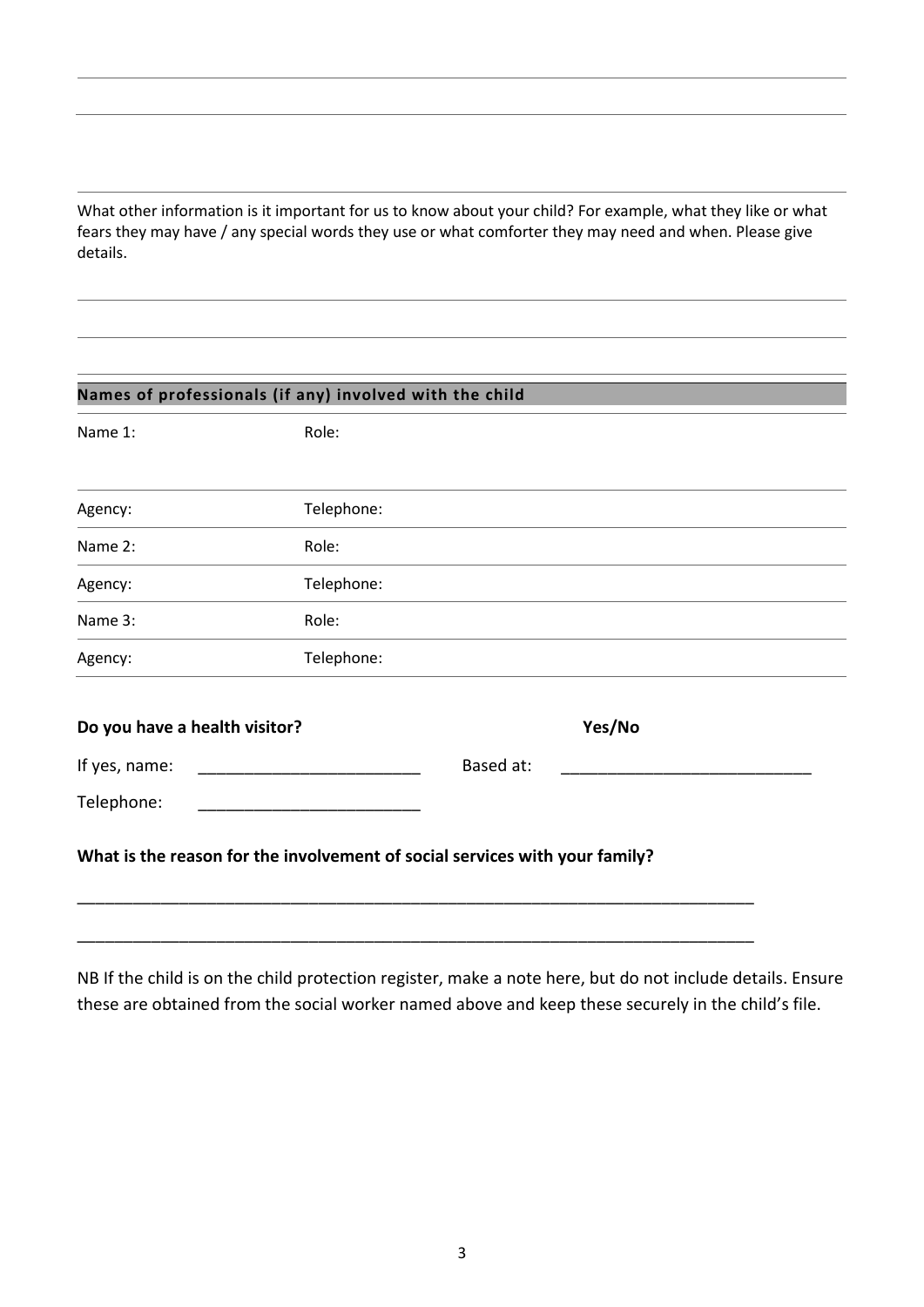#### **To be completed by key person/manager**

Date started at pre-school:

Agreed hours:

|                                                               | Monday | Tuesday | Wednesday | Thursday | Friday |  |  |  |  |
|---------------------------------------------------------------|--------|---------|-----------|----------|--------|--|--|--|--|
| Agreed times of                                               |        |         |           |          |        |  |  |  |  |
| attendance                                                    |        |         |           |          |        |  |  |  |  |
| Total daily hours                                             |        |         |           |          |        |  |  |  |  |
|                                                               |        |         |           |          |        |  |  |  |  |
| Offered over 38 weeks per year.                               |        |         |           |          |        |  |  |  |  |
| Are any fees payable? If so, which sessions will you pay for? |        |         |           |          |        |  |  |  |  |
| Name of key person:                                           |        |         |           |          |        |  |  |  |  |
| Name of back-up key person:                                   |        |         |           |          |        |  |  |  |  |
| Has the settling in period been agreed? Yes/No (delete)       |        |         |           |          |        |  |  |  |  |
| If so, detail:                                                |        |         |           |          |        |  |  |  |  |
|                                                               |        |         |           |          |        |  |  |  |  |
|                                                               |        |         |           |          |        |  |  |  |  |
| Signed by:                                                    |        |         |           |          |        |  |  |  |  |
| Parent 1:                                                     |        |         | Parent 2: |          |        |  |  |  |  |
| Key person:                                                   |        |         | Manager:  |          |        |  |  |  |  |

**Mortimer Hall Pre-School Committee asks all parents/carers to read and consider the below. Please sign each one. If you are unable to sign or do not agree with the content please speak to a member of staff.**

#### **1. Pre-School Fees**

I/we agree to pay my child's pre-school fees and/or provide the necessary completed paperwork to claim funding until further notice and I/we understand that these fees are not returnable whenever my child is ill or absent for any reason.

To cancel a child's place, four weeks' notice must be given. If notice is not given, the four weeks will be charged for.

Signature parent/s/carer/s/: 1. \_\_\_\_\_\_\_\_\_\_\_\_\_\_\_\_\_\_\_\_\_ 2. \_\_\_\_\_\_\_\_\_\_\_\_\_\_\_\_\_\_\_\_\_\_\_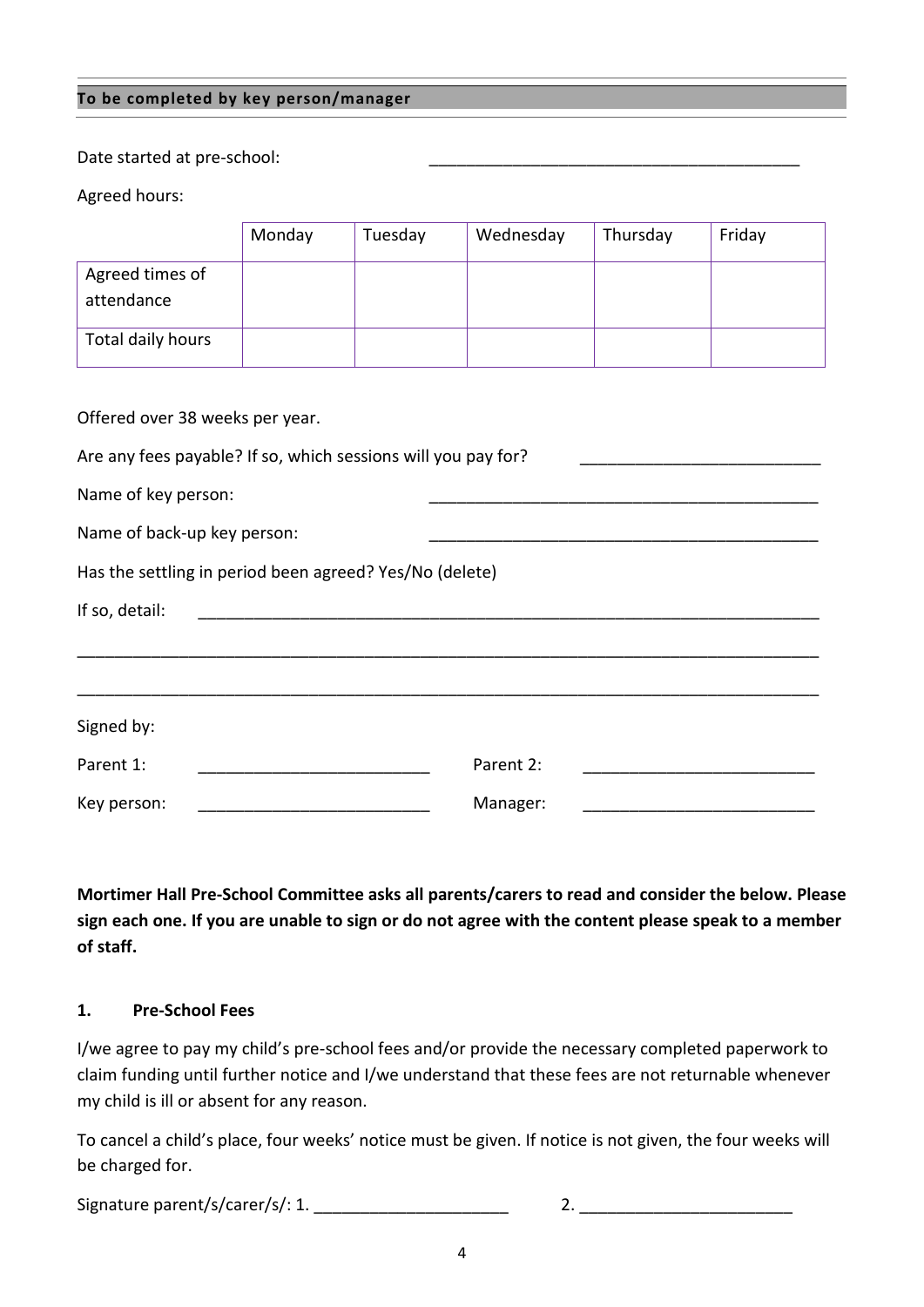## **2. Emergency Treatment**

I/we give my consent to Mortimer Hall Pre-school staff to seek emergency medical advice or treatment for my child \_\_\_\_\_\_\_\_\_\_\_\_\_\_\_\_\_\_\_\_\_\_\_\_\_\_\_\_\_\_\_\_\_\_ (child's name) and/or take my child to the nearest Accident and Emergency Unit to be examined, treated or admitted as necessary, on the understanding that every attempt has been made to contact me or I have been informed and am on my way to the hospital. A member of staff from Mortimer Hall Pre-school will accompany my child and stay with them until my arrival.

Signature parent/s/carer/s/: 1. \_\_\_\_\_\_\_\_\_\_\_\_\_\_\_\_\_\_\_\_\_ 2. \_\_\_\_\_\_\_\_\_\_\_\_\_\_\_\_\_\_\_\_\_\_\_

## **3. Consent for local trips from Pre-School**

Occasionally small groups of children are taken out for walks, i.e. to the park, to St Nicholas School, Children's Centre, to the shops etc.. Your consent is asked to enable Mortimer Hall Pre-school staff to do this.

I/we agree to my child being taken out of pre-school on short, local trips.

Signature parent/s/carer/s/: 1.  $\qquad \qquad$  2.

## **4. Consent for photographs, videos and observations**

## **Photographs**

Photographs may be taken by:

- 1. Staff/committee members/volunteers
- as evidence of work for courses they are attending
- pre-school records
- to show parents the activities that children have participated in
- at events such as Sports Day, Christmas Sing Along, Christmas Party
- for use on our website.

All photos are stored by the pre-school on disc or memory card. These may be retained after your child has left and may be used for displays, history of the pre-school and in publications such as this.

- 2. Parents
- at events such as Sports Day, Christmas Sing Along, Christmas Party.
- 3. The Press
- when invited to do so by the pre-school committee.
- 4. Staff at Marston and Northway Children's Centre
- For their publicity and publishing in newsletters.

## **Observations and Videos**

As part of courses that staff are attending they may wish to do observations and/or make videos of your child to assist with their course work.